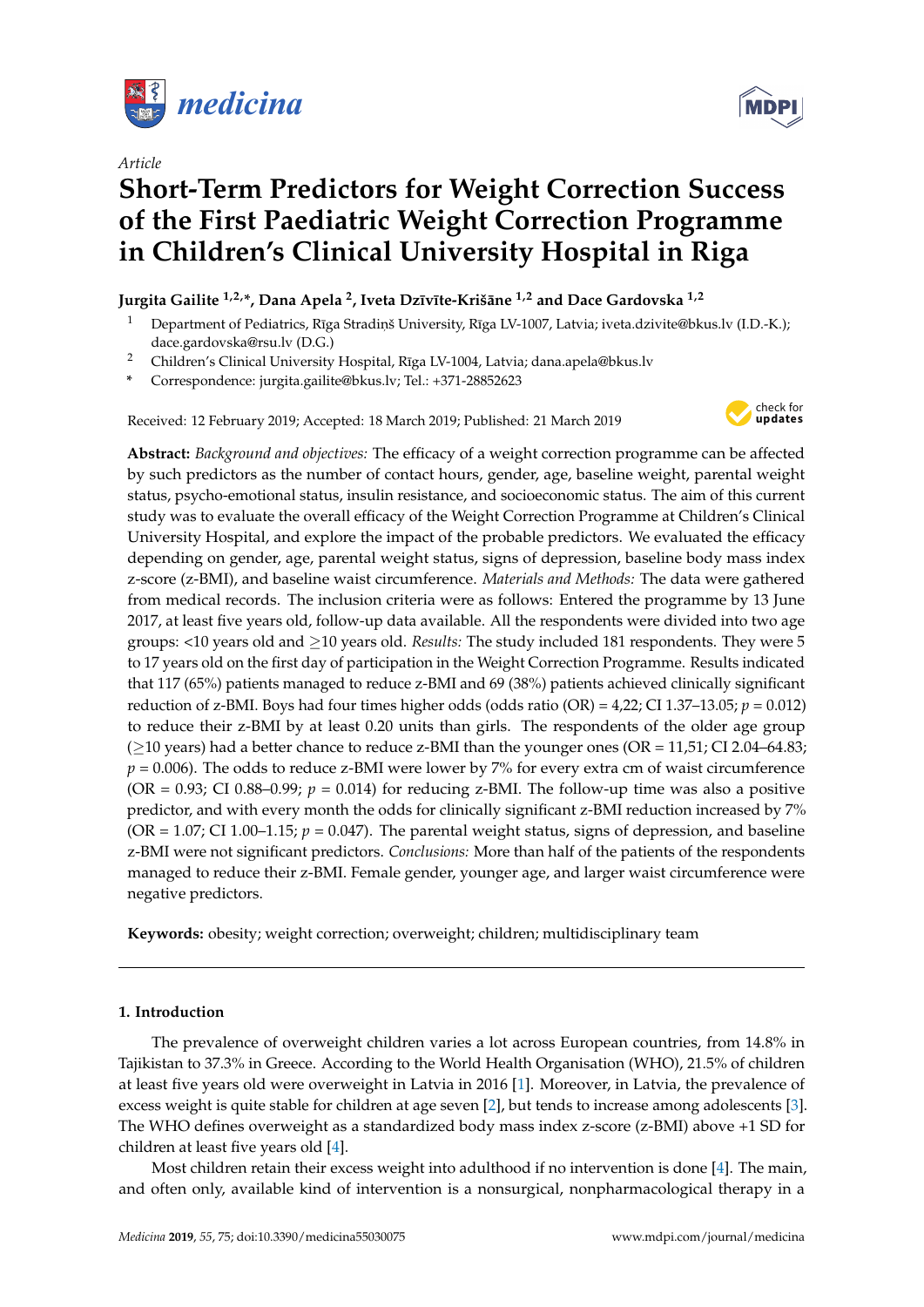multidisciplinary weight correction programme [\[5\]](#page-6-4). The treatment should target the patient's diet, physical activity, and psychological problems, as well as parenting issues [\[6\]](#page-6-5). Thus, multidisciplinary programmes provide family-based behavioural treatment. The obvious aim of weight correction programmes is reducing relative weight (body mass index (BMI), z-BMI, % above 95th percentile), improving lipid and insulin levels, and delaying complications. Nevertheless, participating in such a programme improves psychosocial functioning as well [\[6\]](#page-6-5). Pharmacological treatment is considered to be an intermediate step between a multidisciplinary approach and surgery. There is only one drug—metformin—available for adolescents in Europe. Nevertheless, its effects are well studied for diabetes treatment, but they are not so well understood and predictable for overweight adolescents without diabetes [\[7\]](#page-6-6). Bariatric surgery is only acceptable in case of morbid obesity after puberty and if the multidisciplinary approach has already been tried and is going to be continued after surgery [\[8\]](#page-6-7).

When Grossman et al. analysed those weight correction programmes that showed statistically significantly better results than the control group with no intervention, it turned out that the mean reduction of z-BMI after a year of treatment was at least 0.11 units [\[9,](#page-6-8)[10\]](#page-6-9). Nevertheless, Muhlig et al. observed a wide range of z-BMI mean reductions across multidisciplinary programmes—from 0.05 to 0.42 units. The follow-up visits close to the one-year period were taken into account [\[11\]](#page-6-10). Another way to evaluate the efficacy of a weight correction programme is to look at the percentage of patients that have managed to reduce their z-BMI. Dalla Valle et al. observed a z-BMI reduction in 60% of all respondents after 12 months of treatment [\[12\]](#page-6-11). A better way to look at the results is to assess the percentage of patients with clinically significant z-BMI reduction (e.g., by at least 0.20 units) [\[9,](#page-6-8)[10\]](#page-6-9). Shalitin et al. observed clinically significant results in 38.5% of respondents after a two-year long treatment [\[13\]](#page-6-12). Wiegand et al. reported a z-BMI reduction by at least 0.20 units in 41% of respondents after a year of treatment [\[14\]](#page-6-13).

There are lots of different possible predictors studied around the world that may affect the success of paediatric weight correction programmes. The USA meta-analysis reveals the number of contact hours being the main predictor—usually at least 26 contact hours per year are needed for a programme to be effective [\[10\]](#page-6-9). Insulin resistance and factors associated with it, such as acanthosis nigricans and central adiposity (great waist circumference), are known to be negative predictors [\[12](#page-6-11)[,15\]](#page-6-14). Positive predictors for a child's weight correction are concurrent parental weight loss [\[16\]](#page-7-0), better motivation [\[12\]](#page-6-11), and better socioeconomic status [\[15\]](#page-6-14). The evidence about other predictors is not so consonant. Age [\[12](#page-6-11)[,17\]](#page-7-1), gender [\[14,](#page-6-13)[18\]](#page-7-2), and baseline relative weight [\[15](#page-6-14)[,16\]](#page-7-0) are described as positive and negative predictors.

The first paediatric multidisciplinary weight correction programme in Latvia has been working since 26 August 2014. It takes place at Children's Clinical University Hospital (CCUH) in Riga.

This study is the first to assess the efficacy of the CCUH Weight Correction Programme. Our aim was to evaluate the possible positive and negative predictors for weight correction success in overweight children.

## **2. Materials and Methods**

#### *2.1. The Weight Correction Programme*

The main inclusion criterion of the multidisciplinary weight correction programme at CCUH was alimentary (exogenous) overweight/obesity, but motivation was considered as well. Overweight patients, aged 5–17 years old, were included in the weight correction programme if their parents were ready to attend the programme together with their child. The exclusion criteria were: Genetic syndromes, endocrine pathologies, therapy with biologic medicaments for rheumatologic diseases, mental retardation, movement restrictions, seizures. At first the patient stayed in day stationary for two days. The endocrinologist, rehabilitologist, nutritionist, physiotherapist, and psychologist examined and evaluated the child during the first day. An individual management plan was made, and specific targets were set for each patient during the second day. Further on, the programme was carried out in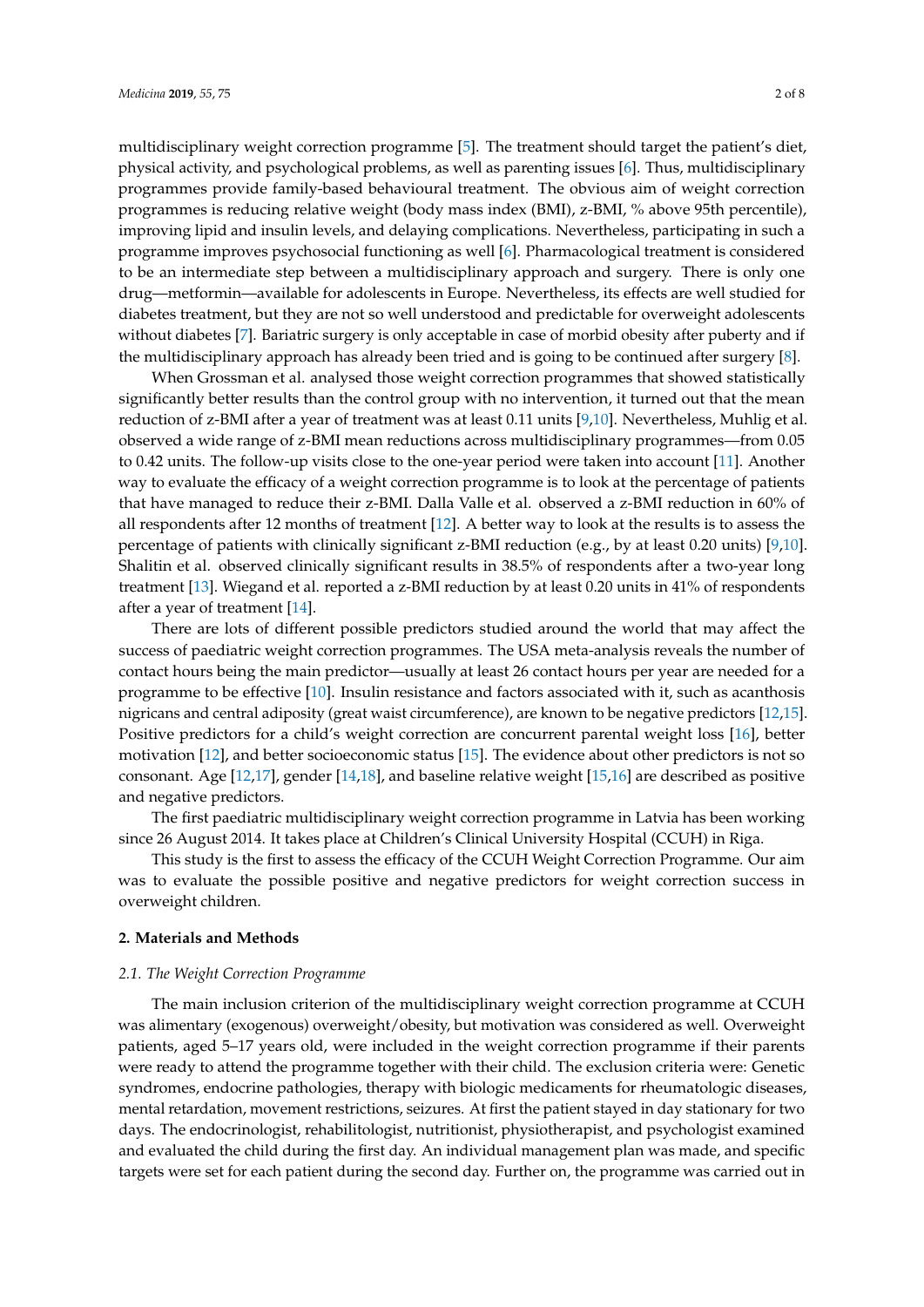an outpatient setting. According to an individual plan each patient visited each of the specialists at least three times during the following year. This meant at least 20 contact hours over a one-year period. The last visit of this period was the moment when the achieved results were assessed, and a further plan of observation and treatment was formulated.

#### *2.2. Study Population*

The data were gathered from Latvian CCUH electronic databases, Andromeda and Saule, as well as from ambulatory cards from 1 December 2017 to 31 March 2018. There were 303 patients that entered the Weight Correction Programme at CCUH from 26 August 2014 to 13 June 2017. During the data gathering period, 181 patients already had anthropometric data (weight and height) available from at least one follow-up visit. Thus, there were 181 patients included in this cross-sectional study. Whenever there were data available from more than one follow-up visit, the latest anthropometric measurements from the last visit were considered to access the success.

### *2.3. Measures*

Such anthropometric parameters as height, weight, and waist circumference were measured on the first day of the programme and during the follow-up visit with the endocrinologist. The weight and height data were transformed into body mass index z-score (z-BMI) using the WHO Anthro Plus programme.

The respondents were divided into two groups according to their age on the first day of the programme: <10 years old and  $\geq$ 10 years old.

The information about parental weight status (is or is not overweight) had been documented on the first day of the programme. Thus, all respondents were divided into four groups: Both parents with no excess weight, only mother overweight, only father overweight, both parents overweight.

The Children Depression Inventory (CDI) had been used on the first day of the programme to assess for signs of depression [\[19\]](#page-7-3). The cut-off point of 13 points was used for CDI results when dividing the respondents into two groups.

The information about respondents' birth weight was also available. Respondents were divided into two groups according to birth weight: <4 kg and  $\geq$ 4 kg.

# *2.4. Statistical Analysis*

The IBM SPSS Statistics v.25.0 (IBM, Armonk, NY, USA) was used for data analysis. The normality of data distribution was evaluated by the Shapiro–Wilk test. The Wilcoxon signed-rank test was used to compare the baseline and follow-up median z-BMI. The Mann–Whitney test was used for comparison of two independent samples. The effect size was calculated as a ratio of Wilcoxon's Z value by the square root of number of observations. The main outcome measures were the number of patients that had reduced their z-BMI and the number of patients with clinically significant z-BMI reduction (by at least 0.20 units). The logistic regression was used for evaluating the significance of each of the available possible predictors: Parental weight status, gender, birth weight, age, baseline z-BMI, follow-up time, waist circumference, signs of depression. Even those predictors that were not significant in unifactorial logistic regression analysis were included in the multifactorial logistic regression. The results with *p* < 0.05 were considered significant.

# *2.5. Ethical Approval*

The study was allowed by the CCUH, as well as by the Ethics Committee of Riga Stradins University (Ethical code Nr. 42, date of approval 30.11.2017.)

#### **3. Results**

We included 181 respondents (47% boys) with a median age of 12 (Interquartile range (IQR) 10;14) years. Most of the respondents (82%) were at least ten years old on the first day of the programme.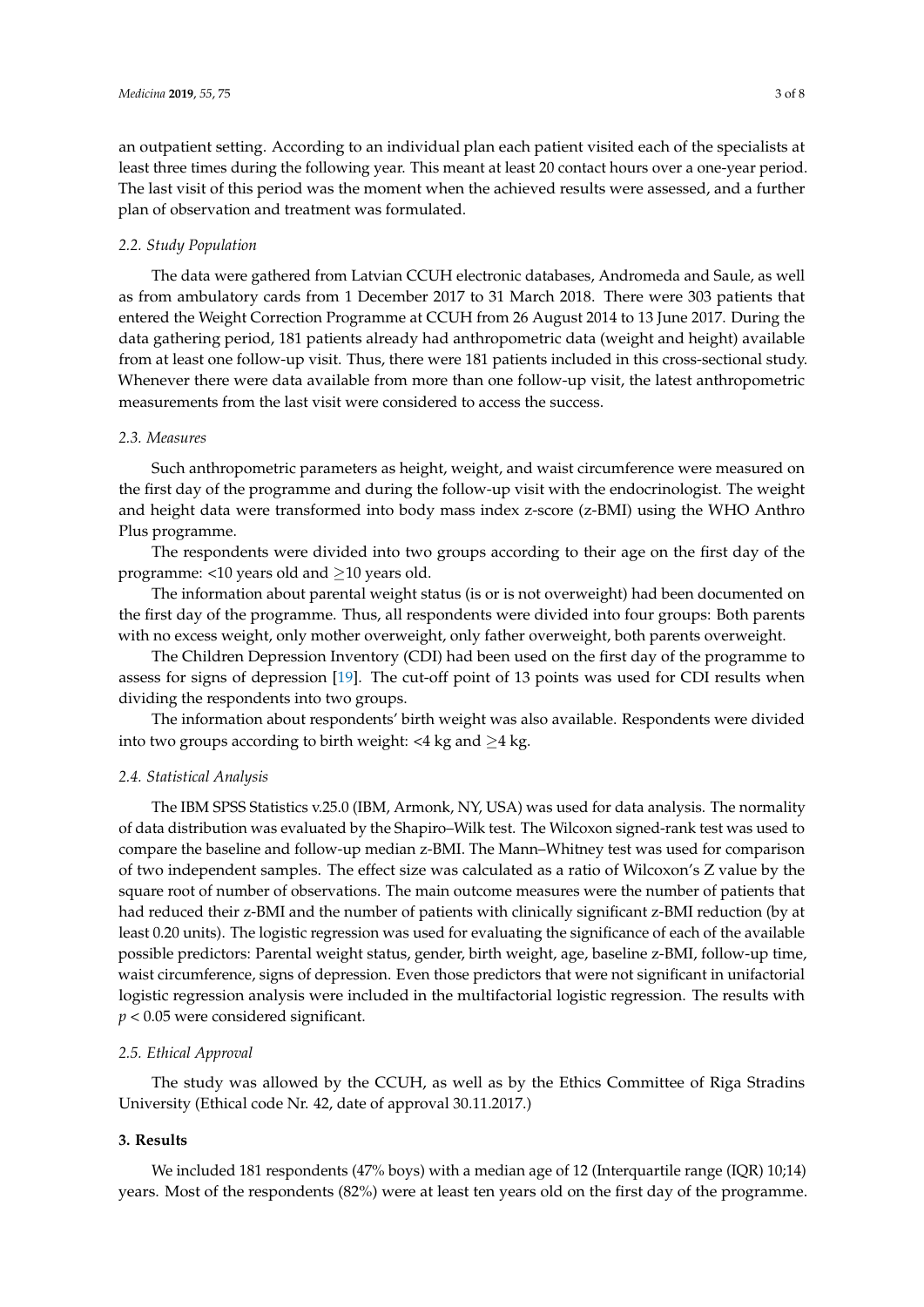The median z-BMI on the first day was 2.79 (IQR 2.33;3.14). The median waist circumference on the first day was 98 (IQR 90;107) cm. The anthropometric data according to gender and age groups from the first day of participation and the last follow-up visit are described in the Table [1.](#page-3-0) The median follow-up time for the whole sample was 8 (IQR 4;15) months, moreover, 75 (41%) respondents' follow-up time was less than 6 months. There was a significant decrease of median z-BMI to 2.65 (IQR 2.18;3.07) units, *p* < 0.001. The effect size was 0.26. The median change of z-BMI was −0.09 (IQR −0.31;+0.07) units. Moreover, 117 (65%) patients managed to reduce their z-BMI, and 69 (38%) patients achieved clinically significant reduction of z-BMI (by at least 0.20 units).

<span id="page-3-0"></span>

|                                                                               | Gender          |                | <i>v</i> Value | Age Group       |                | <i>v</i> Value |
|-------------------------------------------------------------------------------|-----------------|----------------|----------------|-----------------|----------------|----------------|
|                                                                               | <b>Boys</b>     | Girls          |                | <10 Years       | $>10$ Years    |                |
| $n\left(\%\right)$                                                            | 85 (47)         | 96 (53)        |                | 33(18)          | 148 (82)       |                |
| z-BMI <sub>1</sub> , median (IQR), SD                                         | 2.96            | 2.63           | < 0.001        | 2.96            | 2.77           | 0.095          |
|                                                                               | (2.62; 3.28)    | (2.20;2.95)    |                | (2.41; 3.74)    | (2.30;3.10)    |                |
| $WC_1$ , median (IOR), cm                                                     | 99              | 96             | 0.014          | 87              | 99             | < 0.001        |
|                                                                               | (92;108)        | (88;103)       |                | (82; 94)        | (92;108)       |                |
| $z$ -BMI <sub>2</sub> , median (IOR), SD                                      | 2.82            | 2.52           | 0.005          | 2.91            | 2.60           | 0.021          |
|                                                                               | (2.28; 3.21)    | (2.09;2.91)    |                | (2.30; 3.37)    | (2.15;3.00)    |                |
| Change of z-BM I *, median                                                    | $-0.15$         | $-0.06$        | 0.028          | $-0.13$         | $-0.09$        | 0.810          |
| (IOR), SD                                                                     | $(-0.41; 0.04)$ | $(-0.25;0.10)$ |                | $(-0.36; 0.15)$ | $(-0.27;0.06)$ |                |
| Relative change of z-BMI **,                                                  | $-4.4$          | $-2.4$         | 0.039          | $-3.3$          | $-3.5$         | 0.446          |
| median (IOR), SD                                                              | $(-15.3;1.4)$   | $(-8.1; 4.4)$  |                | $(-11.9; 5.4)$  | $(-11.1;1.9)$  |                |
| Patients with reduction of z-BMI,<br>$n$ (%)                                  | 61(72)          | 56 (58)        | 0.059          | 18(55)          | 99 (67)        | 0.180          |
| Patients with reduction of z-BMI<br>by at least $0.20$ units, n $\frac{6}{6}$ | 39(46)          | 29(30)         | 0.030          | 13(39)          | 55 (37)        | 0.811          |

**Table 1.** The anthropometric data for each gender and age group.

z-BMI1—z-scores (standard deviation scores) of body mass index on the first day of participation; IQR—interquartile range; SD—standard deviations; WC<sub>1</sub>—waist circumference on the first day of participation; z-BMI<sub>2</sub>— z-scores (standard deviation scores) of body mass index at the follow-up visit; \*—estimated using the following equation: z-BMI<sub>2</sub>—z-BMI<sub>1</sub>; \*\*—estimated using the following equation:  $(z$ -BMI<sub>2</sub>—z-BMI<sub>1</sub>)/z-BMI1.

When the reduction of z-BMI was chosen as the main outcome in the logistic regression, none of the possible predictors was statistically significant in the unifactorial analysis. Nevertheless, the age and waist circumference became significant in the multifactorial logistic regression. The results are shown in Table [2.](#page-3-1)

<span id="page-3-1"></span>

| <b>Factors</b>                      | <b>OR</b> | 95% CI        | $\boldsymbol{p}$ | <b>Adjusted OR</b> | 95% CI         | p     |
|-------------------------------------|-----------|---------------|------------------|--------------------|----------------|-------|
| Parental excess weight              |           |               |                  |                    |                |       |
| Both parents                        | 1.51      | $0.66 - 3.49$ | 0.331            | 2.14               | $0.53 - 8.74$  | 0.287 |
| Only father                         | 1.16      | $0.46 - 2.98$ | 0.751            | 0.88               | $0.22 - 3.54$  | 0.861 |
| Only mother                         | 0.50      | $0.22 - 1.17$ | 0.109            | 0.74               | $0.22 - 2.44$  | 0.619 |
| (Reference: none overweight)        |           |               |                  |                    |                |       |
| Gender: boys                        | 1.74      | $0.93 - 3.25$ | 0.082            | 1.74               | $0.62 - 4.88$  | 0.296 |
| (Reference: girls)                  |           |               |                  |                    |                |       |
| Birth weight $\geq$ 4 kg            | 0.93      | $0.45 - 1.92$ | 0.835            | 0.72               | $0.21 - 2.47$  | 0.606 |
| (Reference: <4 kg)                  |           |               |                  |                    |                |       |
| Age: $>10$ years                    | 1.68      | $0.78 - 3.62$ | 0.183            | 11.51              | $2.04 - 64.83$ | 0.006 |
| (Reference: <10 years)              |           |               |                  |                    |                |       |
| $z$ -BMI <sub>1</sub>               | 1.45      | $0.95 - 2.19$ | 0.085            | 2.15               | $0.81 - 5.68$  | 0.123 |
| (step: 1 unit)                      |           |               |                  |                    |                |       |
| Follow-up time                      | 0.99      | $0.95 - 1.04$ | 0.792            | 1.02               | $0.96 - 1.09$  | 0.472 |
| (step: 1 month)                     |           |               |                  |                    |                |       |
| Waist circumference                 | 1.00      | $0.98 - 1.03$ | 0.713            | 0.93               | $0.88 - 0.99$  | 0.014 |
| $(\text{step: } 1 \text{ cm})$      |           |               |                  |                    |                |       |
| Signs of depression                 | 1.53      | $0.67 - 3.51$ | 0.314            | 2.17               | $0.72 - 6.67$  | 0.168 |
| (Reference: no signs of depression) |           |               |                  |                    |                |       |

**Table 2.** The predictors of reducing z-BMI.

OR—odds ratio; CI—confidence interval; z-BMI<sub>1</sub> —z-scores (standard deviation scores) of body mass index on the first day of participation.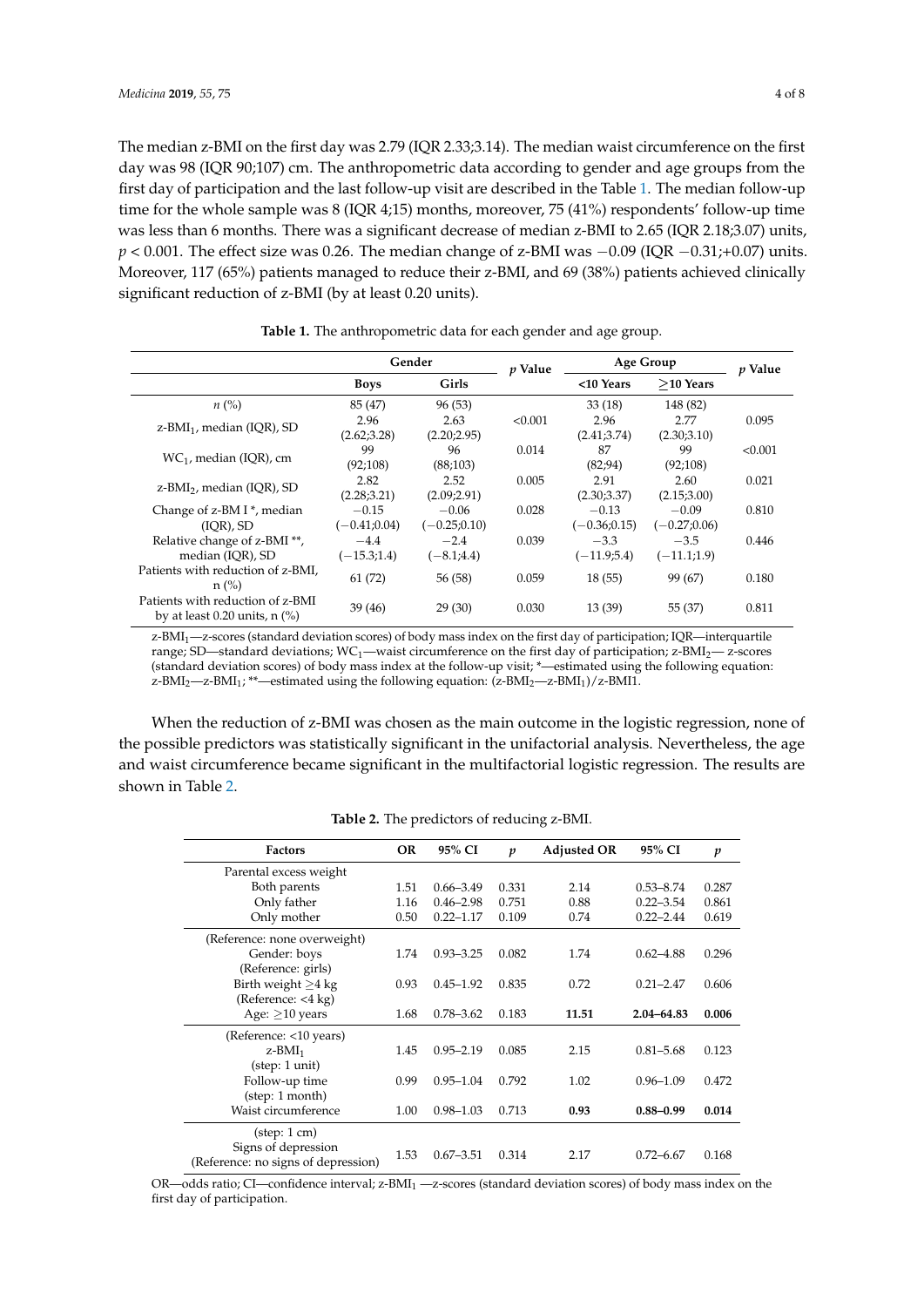If the clinically significant reduction of z-BMI (by at least 0.20 units) was chosen as a main outcome, the gender was a significant predictor in the unifactorial regression, as well as in the multifactorial regression. Baseline z-BMI was significant in the unifactorial regression but became insignificant in a multifactorial regression. On the contrary, the follow-up time became significant in the multifactorial regression. The results are shown in Table [3.](#page-4-0)

<span id="page-4-0"></span>

| <b>Factors</b>                      | <b>OR</b> | 95% CI        | $\boldsymbol{p}$ | <b>Adjusted OR</b> | 95% CI         | $\boldsymbol{p}$ |
|-------------------------------------|-----------|---------------|------------------|--------------------|----------------|------------------|
| Parental excess weight              |           |               |                  |                    |                |                  |
| Both parents                        | 1.75      | $0.80 - 3.83$ | 0.159            | 3.068              | $0.77 - 12.21$ | 0.112            |
| Only father                         | 1.13      | $0.45 - 2.83$ | 0.789            | 0.412              | $0.08 - 2.25$  | 0.306            |
| Only mother                         | 0.69      | $0.28 - 1.70$ | 0.422            | 0.865              | $0.23 - 3.30$  | 0.832            |
| (Reference: none overweight)        |           |               |                  |                    |                |                  |
| Gender: boys                        | 1.96      | $1.07 - 3.60$ | 0.031            | 4.22               | $1.37 - 13.05$ | 0.012            |
| (Reference: girls)                  |           |               |                  |                    |                |                  |
| Birth weight $\geq$ 4 kg            | 0.55      | $0.25 - 1.19$ | 0.129            | 0.46               | $1.84 - 0.12$  | 0.274            |
| (Reference: <4 kg)                  |           |               |                  |                    |                |                  |
| Age: $\geq$ 10 years                | 0.95      | $0.85 - 1.07$ | 0.411            | 5.16               | $0.77 - 34.56$ | 0.091            |
| (Reference: <10 years)              |           |               |                  |                    |                |                  |
| $z$ -BMI <sub>1</sub>               | 1.83      | $1.21 - 2.76$ | 0.004            | 2.33               | $0.75 - 7.20$  | 0.143            |
| (step: 1 unit)                      |           |               |                  |                    |                |                  |
| Follow-up time                      | 1.02      | $0.98 - 1.07$ | 0.336            | 1.07               | $1.00 - 1.15$  | 0.047            |
| (step: 1 month)                     |           |               |                  |                    |                |                  |
| Waist circumference                 | 1.00      | $0.98 - 1.03$ | 0.727            | 0.94               | $0.87 - 1.01$  | 0.088            |
| $(\text{step: } 1 \text{ cm})$      |           |               |                  |                    |                |                  |
| Signs of depression                 |           |               |                  |                    |                |                  |
| (Reference: no signs of depression) | 1.53      | $0.67 - 3.51$ | 0.314            | 1.15               | $0.38 - 3.49$  | 0.799            |

**Table 3.** The predictors of reducing z-BMI by at least 0.20 units.

OR—odds ratio; CI—confidence interval; z-BMI1—z-scores (standard deviation scores) of body mass index on the first day of participation.

# **4. Discussion**

Though the median z-BMI reduction does not reach the 0.11 unit level  $[9,10]$  $[9,10]$ , the statistically significant reduction of the median z-BMI, as well as the negative median z-BMI change, shows that the Weight Correction Programme at Latvian Children's Clinical University Hospital s beneficial. The minimum of provided contact hours over a year in this programme was 20 h, which is less than the recommended 26 h by the US Preventive Services Task Force [\[10\]](#page-6-9). Moreover, about 40% of patients had participated less than half a year by the follow-up visit included in the data analysis. Therefore, this study assessed the short-term results with no information about such long-term z-BMI patterns as rapid success/maintenance, delayed success/maintenance, cycling, and initial success/rebound [\[14](#page-6-13)[,20\]](#page-7-4).

More than half of the patients had already managed to reduce their z-BMI. This result was quite similar to a study by Dalla Valle et al. [\[12\]](#page-6-11). Furthermore, the percentage of patients with a clinically significant reduction of their z-BMI in our study was the same as reported by Shalitin et al. [\[13\]](#page-6-12).

The median baseline z-BMI of our sample was higher than mentioned in many other publications [\[13](#page-6-12)[,15](#page-6-14)[–17](#page-7-1)[,21\]](#page-7-5). There was even a lower mean baseline z-BMI value than in our sample described in The Evidence Report and Systematic Review for the US Preventive Services Task Force [\[10\]](#page-6-9). A child's high z-BMI was a positive predictor for parents to recognize their child was overweight [\[2,](#page-6-1)[22,](#page-7-6)[23\]](#page-7-7).

The male gender was a positive prognostic factor for achieving clinically significant z-BMI reduction in the Weight Correction Programme at CCUH. This was consistent with the results of Wiegand et al. [\[14\]](#page-6-13), but inconsistent with Walker et al. [\[24\]](#page-7-8). In their report, Wiegand et al., used z-BMI as we do, but Walker et al. used BMI. Thus, it is possible that Walker et al. may have underestimated the results of boys as their BMI physiologically grows more than female BMI. Using z-BMI is a better way of evaluating the results of a paediatric weight correction programme than using simple BMI [\[25\]](#page-7-9).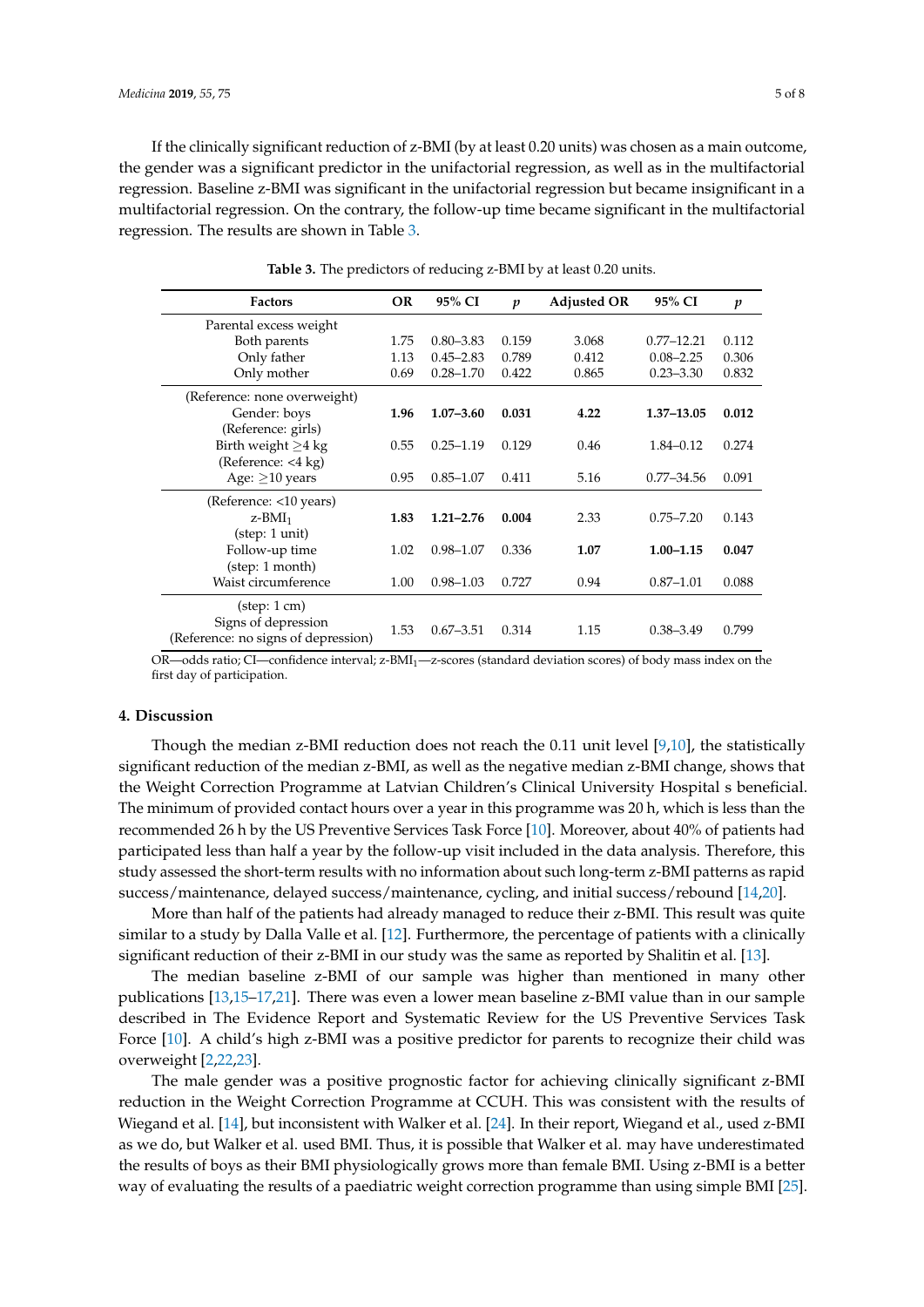The best way for stratifying the respondents would be by Tanner's stage [\[26\]](#page-7-10). Unfortunately, we had no data available about the pubertal status of each respondent at the time of each visit. Therefore, we stratified the sample into two groups with 10-years-old being the border. We presumed those younger than 10 years as prepubertal children, but the older ones as pubertal or postpubertal adolescents.

The multifactorial regression analysis showed age as a significant predictor for reduction of z-BMI. At least part of this impact can be explained by a different approach to younger patients and less intense management. It is recommended to target an adult as the agent of change for weight correction in children 6–11 years old. On the contrary, the adolescents themselves are the implementers of weight correction recommendations [\[27\]](#page-7-11). Even if there was no intensive weight correction result observed for the younger ones, their participation in such a programme helped improved children's health, self-esteem, and future prognosis for weight correction and avoiding cardiometabolic health issues [\[6,](#page-6-5)[27\]](#page-7-11).

The Weight Correction Programme at CCUH did not include children with insulin resistance. The only marker associated with insulin resistance that we used as a possible predictor was the waist circumference. As in other publications [\[15\]](#page-6-14), higher waist circumference turned out to be a negative predictor for reducing z-BMI in our study.

As in the study by Shalitin et al. [\[13\]](#page-6-12) we did not manage to prove the impact of parental weight status upon the odds to reduce a child's z-BMI. The explanation could be the fact that we had access only to the first day data about the parental weight status. Evidence shows that the concurrent change of parental weight status is a significant predictor for a child's weight correction success [\[16\]](#page-7-0), as well as the change of a child's weight outside the weight correction programme [\[28\]](#page-7-12). Thus, tracking the contemporary change of parental weight would be important for evaluating the real impact of parental weight.

The restrictions of this study were connected to the design of the study, as well as the complexity of the subject. The Weight Correction Programme at CCUH provides an individually adjusted management plan. Thus, the intensity of therapy varies among the patients, though it is declared that everyone gets at least 20 contact hours during a year. The specific inclusion criteria for the Weight Correction Programme at CCUH states that only motivated overweight and obese children and adolescents can participate. The motivation, itself, is a predictor of weight correction status [\[17\]](#page-7-1). Thus, it is hard to attribute the results of this study to the whole population of children with excess weight in Latvia. The data gathering from medical records lets us use only the data documented in ambulatory and stationery cards. That is why there was no information available about such possible predictors as: The number of visits with all of the specialists [\[29\]](#page-7-13), parental contemporary weight change [\[28\]](#page-7-12), simultaneous changes in depression signs, parental education [\[30\]](#page-7-14), the number and gender of siblings and the birth order [\[31\]](#page-7-15), socioeconomic status [\[15\]](#page-6-14), parental marital status [\[32\]](#page-7-16), Tanner's stage [\[27\]](#page-7-11). Not all patients had documented information about birth weight, waist circumference, parental weight status, and CDI results. At the time of data gathering, only 55 (30%) children had anthropometric data available after at least one-year follow-up time. We analysed only the baseline and last visit anthropometric data—no information about the z-BMI fluctuations during the participation in the weight correction programme was included. Nevertheless, the follow-up time of our respondents was quite short. Thus, most likely there would be no z-BMI fluctuation patterns described by Wiegand et al. [\[14\]](#page-6-13).

# **5. Conclusions**

More than half of patients of the Weight Correction Programme at Latvian Children's Clinical University Hospital have managed to reduce their z-BMI. More than one third of patients have achieved clinically significant improvement.

The participants of CCUH Weight Correction Programme have a higher median baseline z-BMI than described in literature.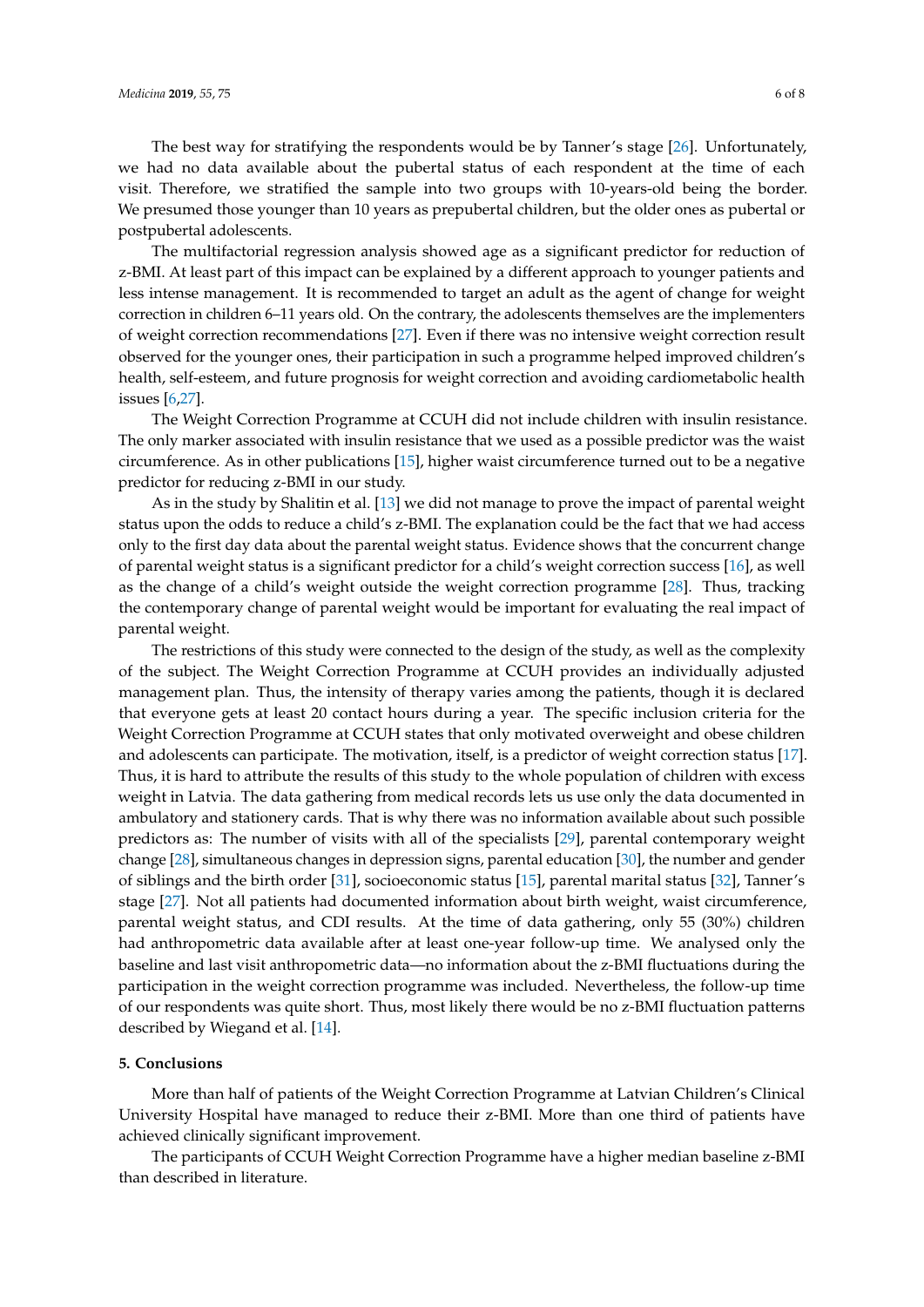Male gender, older age, and lower waist circumference are positive predictors for weight correction success. A more intense approach is needed for female patients as well as for children under the age of 10 years, and for those with central adiposity.

According to the literature, this weight correction programme could benefit from increasing the number of contact hours per year.

**Author Contributions:** Conceptualization, D.G., I.D.-K. and J.G.; data curation, D.A.; formal analysis, D.A.; investigation, J.G.; methodology, J.G. and D.A.; resources, J.G.; supervision, D.G., I.D.-K. and J.G.; validation, J.G., I.D.-K., D.G. and D.A.; visualization, D.A. and J.G.; writing—original draft, J.G. and D.A.; writing—review and editing, D.G., I.D.-K. and J.G.

**Funding:** This research received no external funding.

**Conflicts of Interest:** The authors declare no conflicts of interest.

# **References**

- <span id="page-6-0"></span>1. WHO. Overweight and Obesity. World Health Organization, 2017. Available online: [http://www.who.int/](http://www.who.int/gho/ncd/risk_factors/overweight_obesity/overweight_adolescents/en/) [gho/ncd/risk\\_factors/overweight\\_obesity/overweight\\_adolescents/en/](http://www.who.int/gho/ncd/risk_factors/overweight_obesity/overweight_adolescents/en/) (accessed on 12 June 2018).
- <span id="page-6-1"></span>2. Velika, B.; Grīnberga, D.; Pudule, I.; Gavare, I. *Bērnu Antropometrisko parametru un skolu vides pētījums Latvijā*, *2015./2016. mac. g.: Slim ¯ ¯ıbu profilakses un kontroles centrs*; SPKC: R¯ıga, Latvia, 2016.
- <span id="page-6-2"></span>3. Pudule, I.; Velika, B.; Grīnberga, D.; Gobina, I.; Villeruša, A. *Latvijas skolēnu veselības paradumu pētījums 2013./2014. mac¯ ¯ıbu gada aptaujas rezultati un tendences. Slim ¯ ¯ıbu profilakses un kontroles centrs*; SPKC: R¯ıga, Latvia, 2015.
- <span id="page-6-3"></span>4. WHO. *Report of the Commission on Ending Childhood Obesity: Implementation Plan: Executive Summary*; World Health Organization: Geneva, Switzerland, 2017.
- <span id="page-6-4"></span>5. American Academy of Pediatrics Institute for Healthy Childhood Weight. *Algorithm for the Assessment and Management of Childhood Obesity in Patients 2 Years and Older*; AAP: Washington, DC, USA, 2016.
- <span id="page-6-5"></span>6. Wilfley, D.E.; Staiano, A.E.; Altman, M.; Lindros, J.; Lima, A.; Hassink, S.G.; Dietz, W.H.; Cook, S. Improving access and systems of care for evidence-based childhood obesity treatment: Conference key findings and next steps. *Obesity* **2017**, *25*, 16–29. [\[CrossRef\]](http://dx.doi.org/10.1002/oby.21712) [\[PubMed\]](http://www.ncbi.nlm.nih.gov/pubmed/27925451)
- <span id="page-6-6"></span>7. Frelut, M.; De Filippo, G. The Need for Drug Treatment of Child and Adolescent Obesity. In *The ECOG's eBook on Child and Adolescent Obesity [Internet]*; ECOG: Brussels, Belgium, 2015; Available online: [ebook.](ebook.ecogobesity.eu) [ecogobesity.eu](ebook.ecogobesity.eu) (accessed on 6 January 2018).
- <span id="page-6-7"></span>8. Fried, M.; Yumuk, V.; Oppert, J.M.; Scopinaro, N.; Torres, A.; Weiner, R.; Yashkov, Y.; Frühbeck, G. Interdisciplinary European Guidelines on metabolic and bariatric surgery. *Obes. Facts.* **2013**, *6*, 449–468. [\[CrossRef\]](http://dx.doi.org/10.1159/000355480) [\[PubMed\]](http://www.ncbi.nlm.nih.gov/pubmed/24135948)
- <span id="page-6-8"></span>9. Grossman, D.C.; Bibbins-Domingo, K.; Curry, S.J.; Barry, M.J.; Davidson, K.W.; Doubeni, C.A.; Epling, J.W.; Kemper, A.R.; Krist, A.H.; Kurth, A.E.; et al. Screening for Obesity in Children and Adolescents: US Preventive Services Task Force Recommendation Statement. *JAMA* **2017**, *317*, 2417–2426. [\[PubMed\]](http://www.ncbi.nlm.nih.gov/pubmed/28632874)
- <span id="page-6-9"></span>10. O'Connor, E.A.; Evans, C.V.; Burda, B.U.; Walsh, E.S.; Eder, M.; Lozano, P. Screening for Obesity and Intervention for Weight Management in Children and Adolescents: Evidence Report and Systematic Review for the US Preventive Services Task Force. *JAMA* **2017**, *317*, 2427–2444. [\[CrossRef\]](http://dx.doi.org/10.1001/jama.2017.0332) [\[PubMed\]](http://www.ncbi.nlm.nih.gov/pubmed/28632873)
- <span id="page-6-10"></span>11. Muhlig, Y.; Wabitsch, M.; Moss, A.; Hebebrand, J. Weight loss in children and adolescents. *Dtsch. Arztebl. Int.* **2014**, *111*, 818–824. [\[CrossRef\]](http://dx.doi.org/10.3238/arztebl.2014.0818) [\[PubMed\]](http://www.ncbi.nlm.nih.gov/pubmed/25512008)
- <span id="page-6-11"></span>12. Dalla Valle, M.; Laatikainen, T.; Lehikoinen, M.; Nykanen, P.; Jaaskelainen, J. Paediatric obesity treatment had better outcomes when children were younger, well motivated and did not have acanthosis nigricans. *Acta Paediatr.* **2017**, *106*, 1842–1850. [\[CrossRef\]](http://dx.doi.org/10.1111/apa.13953) [\[PubMed\]](http://www.ncbi.nlm.nih.gov/pubmed/28685930)
- <span id="page-6-12"></span>13. Shalitin, S.; Phillip, M.; Krepel-Volsky, S. Predictors of successful weight reduction and maintenance in obese children and adolescents. *Acta Paediatr.* **2016**, *105*, e42–e46. [\[CrossRef\]](http://dx.doi.org/10.1111/apa.13235)
- <span id="page-6-13"></span>14. Wiegand, S.; Keller, K.M.; Lob-Corzilius, T.; Pott, W.; Reinehr, T.; Röbl, M.; Stachow, R.; Tuschy, S.; Weidanz, I.; Widhalm, K.; et al. Predicting weight loss and maintenance in overweight/obese pediatric patients. *Horm Res. Paediatr.* **2014**, *82*, 380–387. [\[CrossRef\]](http://dx.doi.org/10.1159/000368963)
- <span id="page-6-14"></span>15. Baxter, K.A.; Ware, R.S.; Batch, J.A.; Truby, H. Predicting success: Factors associated with weight change in obese youth undertaking a weight management program. *Obes. Res. Clin. Pract.* **2013**, *7*, e147–e154. [\[CrossRef\]](http://dx.doi.org/10.1016/j.orcp.2011.09.004)